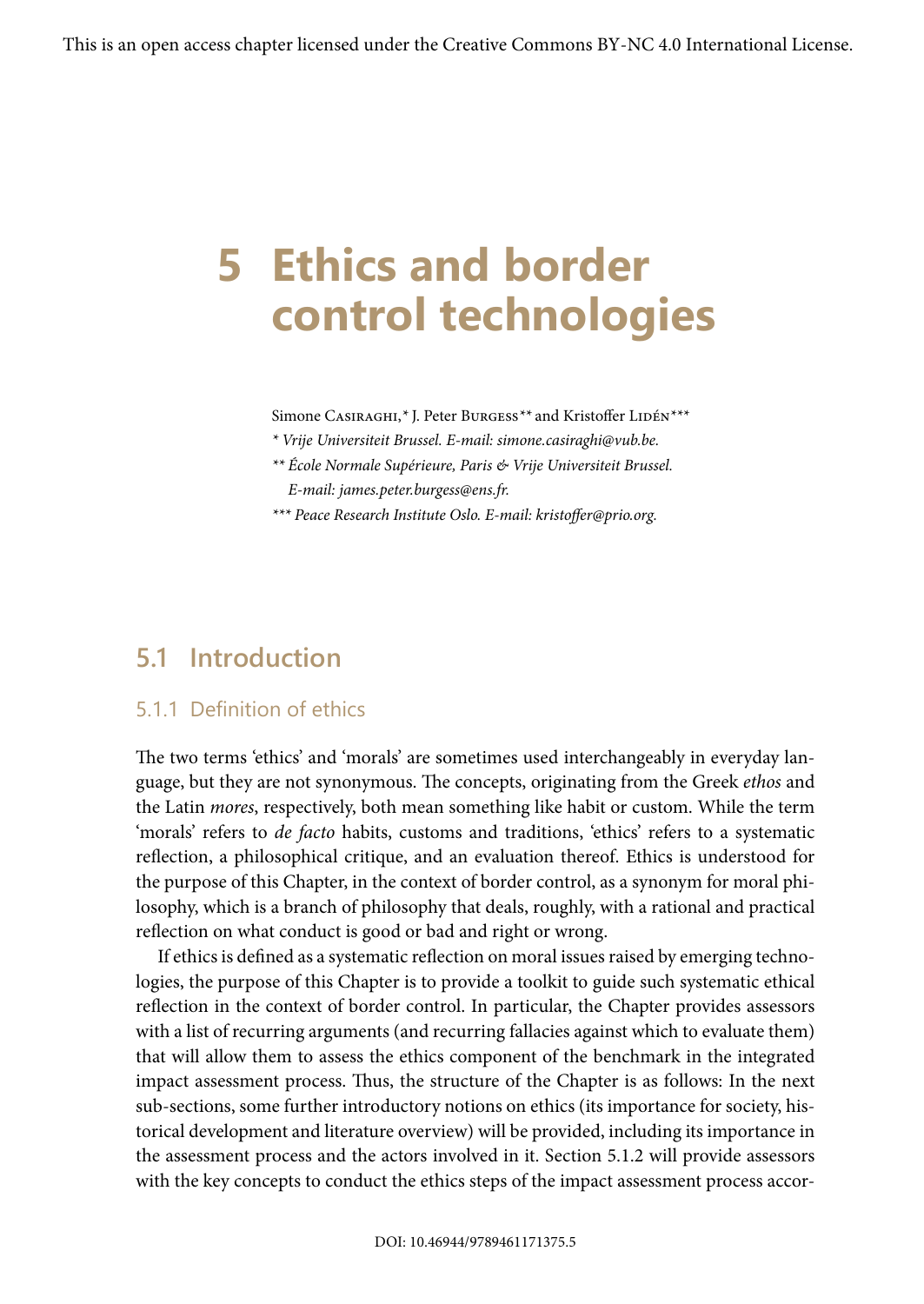ding to the Template included in Annex 1. The approaches that are often used at the level of applied ethics are explored, with specific examples from the context of border control. Moreover, a list of argumentative fallacies will be provided as tools through which to assess or complement these approaches.

#### 5.1.2 The importance of ethics for society

Performing an ethics assessment involves, put simply, systematic moral reflections about how a given initiative can be 'good' and 'bad', right and wrong, or beneficial and harmful. Recent technological developments have affected every dimension of people's lives; social contacts, jobs, how they eat, travel, play, and so on. European values and moral norms have been affected in this process as well: concepts like autonomy, freedom and responsibility have been challenged and modified by the new affordances of technologies and socio-technical infrastructures.<sup>1</sup> For example, identity is shaped by algorithmic profiling (with systems 'predicting' people's online behaviour and purchases) and biometrics (with people's bodily parts becoming the most important identifier by which access to certain services is enabled).

More concretely, research and innovation (R&I) efforts at the European Commission (EC) in the security domain are said to contribute to tackling 'societal challenges' such as fighting crime, human trafficking and terrorism, or strengthening security through border management.2 At the same time, the same technological developments resulting from R&I can lead to undesirable impacts on individuals and groups, distributing burdens and benefits unequally.3 New socio-technical arrangements create genuinely new challenges, some argue, or exacerbate existing societal problems, such as systemic forms of racism and discrimination,<sup>4</sup> thus requiring reflection in order to identify harmful effects and take action against them.

#### 5.1.3 The role of ethics in the benchmark

Ethics, when framed within such a definition, can be of help in an integrated impact assessment process, not as an alternative to a legal assessment based on fundamental rights, but rather as an argumentative support. The scope of this Chapter is therefore the integration of ethics of technology into the impact assessment process, with the intention of introducing a 'how to' method to assessing the uses and implementations of new and emerging border technologies. The ethical component of the impact assessment method is meant to support and/or expand upon the data protection component, which constitutes the 'backbone' of such a method.<sup>5</sup> This especially means that, besides the necessity and proportionality assessment and risk assessment that are mandated by law as part of a Data Protection Impact Assessment (DPIA),<sup>6</sup> the integrated impact assessment method adds an 'ethics assessment' to the appraisal techniques, in order to further expand on the assessment of the risks to rights and freedoms of natural persons. Such an expansion gives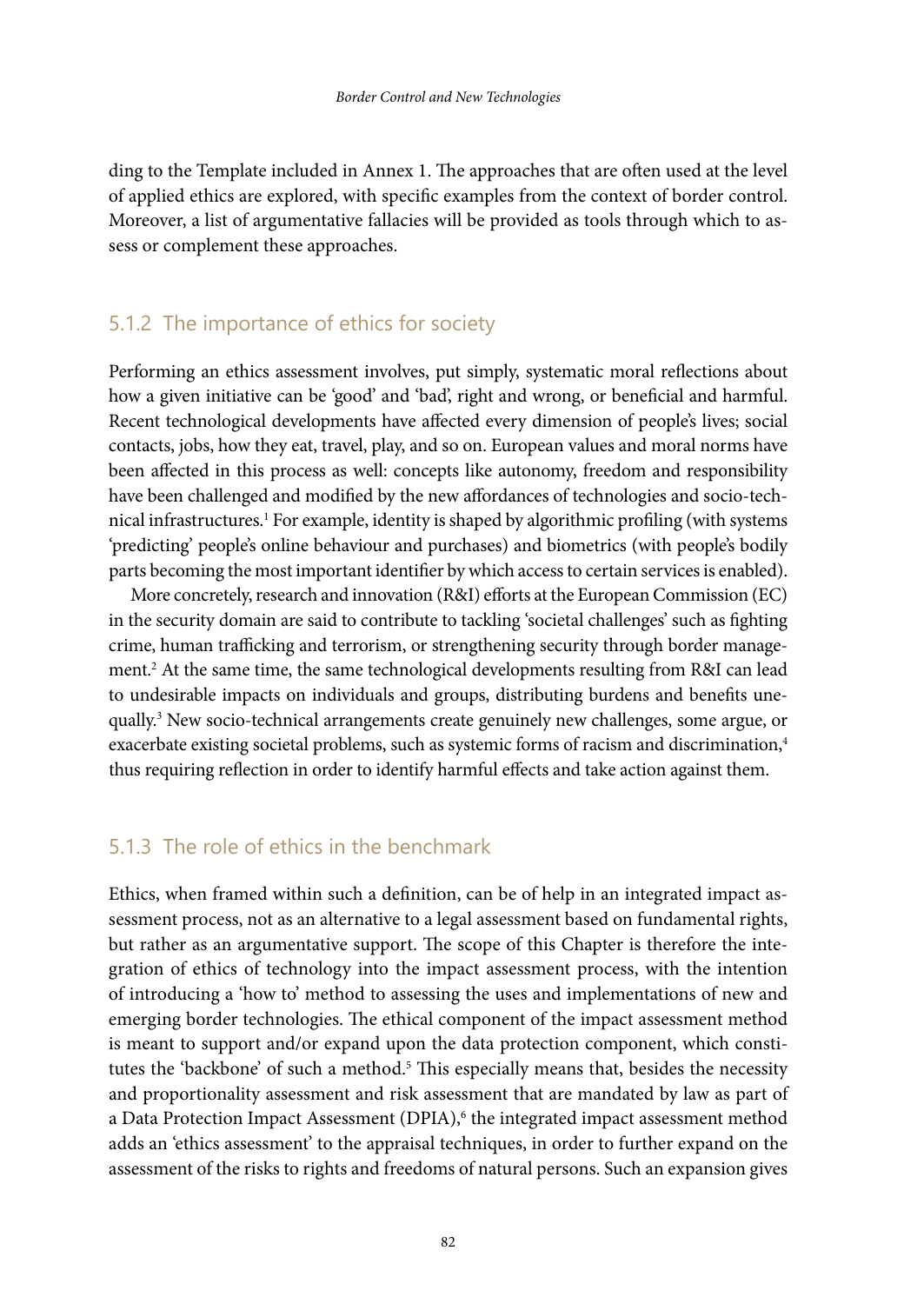assessors a broader political and societal view on the impacts of border control technologies in addition to individual data protection issues<sup>7</sup> by also looking at arguments relating to the values these technologies aim to uphold, their (supposed) neutrality, or the unequal distribution of burdens and benefits among groups of people.

However, assessors need to pay attention to the use of the term 'ethics' when it comes to assessing the impacts of emerging technologies. On the one hand, ethics is currently an inflated term or buzzword, used with different meanings depending on the interests at stake for specific groups. Reference to ethics can be made by academics, humanitarian or non-governmental organisations, civil society representatives, technology companies (e.g. the ethical principles of Google or Microsoft) or political institutions (such as the European Commission), with each pursuing possibly different – and even competing – goals. On the other hand, both academics and civil society organisations<sup>8</sup> have warned about the excessive use of 'AI (Artificial Intelligence) ethics' which could become an obstacle to traditional regulation, and a way of self-legitimising industry practices.9 Given the proliferation of ethics principles, guidelines and methods in recent years,<sup>10</sup> assessors may be provided with tools that can guide them throughout the assessment process and, more generally, can consider the current debates, without the risk of considering ethics an empty signifier. Before turning specifically to the approach of the integrated impact assessment method, however, it is useful to quickly look at the historical development of applied ethics and ethics assessment tools.

#### 5.1.4 Historical development of applied ethics

The historical roots of the word 'ethics', as part of a philosophical enterprise, can be traced back to Ancient Greece, to the work of Plato and Aristotle in the 5<sup>th</sup> and 4<sup>th</sup> centuries BCE, among others. In the West, ethics remained for centuries predominantly a matter limited to philosophical discussion.<sup>11</sup>

Until recently, then, ethics primarily had an academic and theoretical role. In the second half of the 20<sup>th</sup> century, however, ethics, first and foremost in the form of bioethics, began to acquire a political and institutionalised role.12 The main explanation that is often given for this political turn is the increased risks associated with research on human subjects through biotechnical medicine. However, this explanation is overly simplistic.<sup>13</sup> An additional explanation is that the rise of institutionalised ethics reflected the need to establish a more open dialogue between science and society.14 Since the 1970s, the EU has sought to strike a balance between facilitating and promoting science on the one hand and respect for the pluralism of European values on the other, as a response to value conflicts in areas including medicine and food and agriculture.<sup>15</sup>

Following bioethics, computer ethics, environmental ethics, and, more recently, robo-ethics, big data ethics and AI ethics proliferated as forms of 'applied ethics', i.e. forms meant to address specific challenges in different domains by applying rigorous philosophical reasoning in an attempt to solve moral dilemmas or guide decision-making. Applied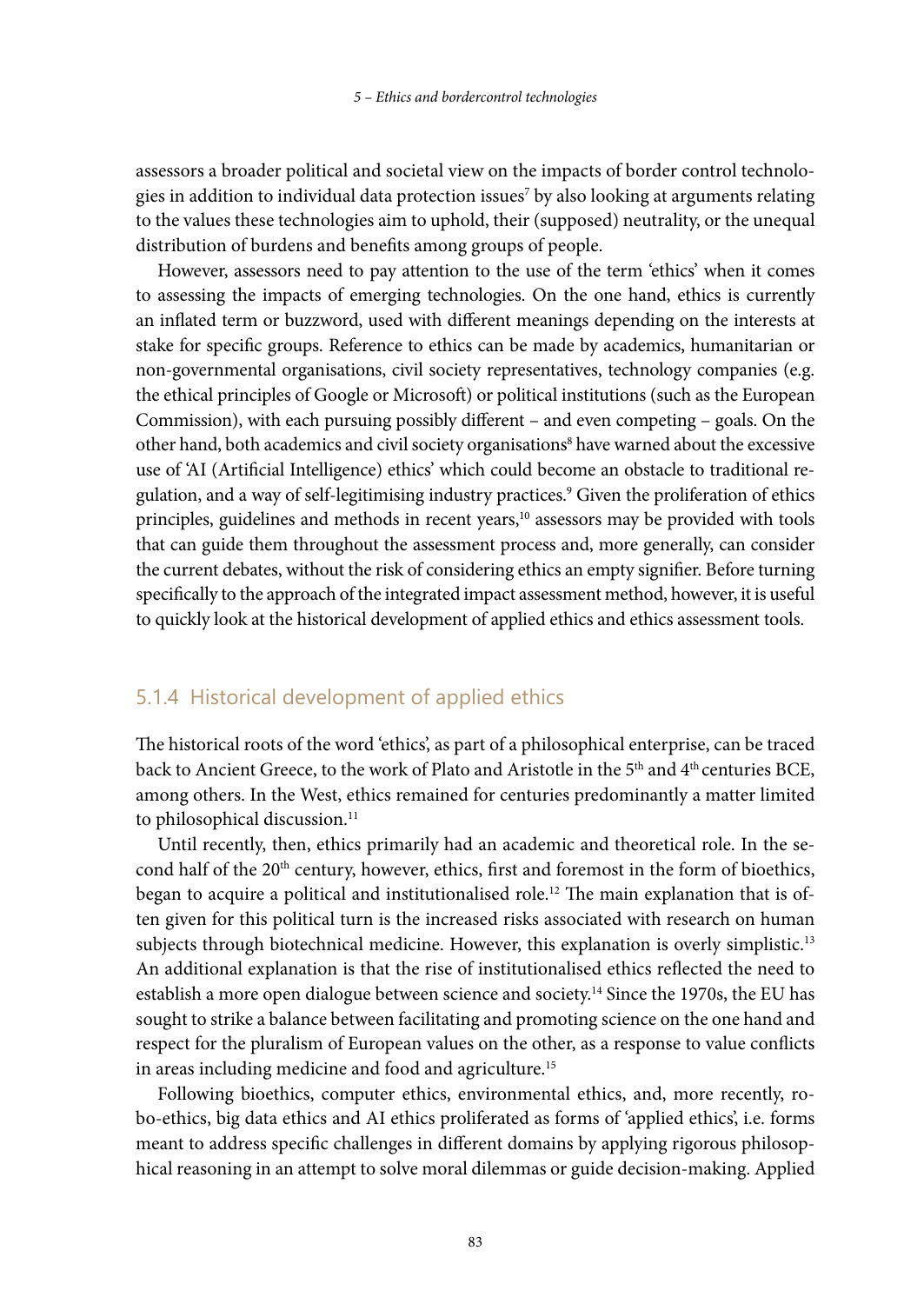ethics involves an inter-disciplinary discussion, often outside academia, and related to policy making and decision-making processes in private (e.g. companies) or public institutions (e.g. research committees or advisory bodies).

Among the methods for performing applied ethics, ethical technology assessment and ethical impact assessment have emerged as new anticipatory methods (i.e. techniques of anticipatory governance to tackle impact of technologies *before* they materialise), as well as approaches such as Responsible Research and Innovation  $(RRI)$ <sup>16</sup> to combine the more strategic and technical dimension of R&I with the more normative one of responsibility.17 Such anticipatory and responsible approaches have opened up the topic of 'ethics' to a multi-disciplinary arena of actors, instead of keeping it confined to the realms of philosophers or academics.

#### 5.1.5 The profile for assessing ethics

Today, the landscape of applied ethics is multifaceted. Compliance with ethics requirements, depending on the initiative, may be assessed by a variety of bodies such as:

- Research Ethics Committees (RECs), at public (e.g. universities) or private (e.g. companies) organisations, which calculate the risks and benefits of a given initiative and ensure participants give informed consent,<sup>18</sup>
- National ethics committees or councils,<sup>19</sup> at EU or Member State level, or
- Groups of ethics experts recruited in an *ad hoc* manner.20

An integrated impact assessment process, however, requires a team of assessors that works together across several domains. Looking at the composition of ethics committees and ethics advisory boards, members may be drawn from medicine, business, engineering, computer science, or elsewhere, depending on the field to which ethics is applied. It is therefore a challenge to identify the profile required to perform the ethics steps of the integrated impact assessment process.

There are no clear-cut solutions to this challenge. Moreover, giving a definitive answer to these questions would risk making 'ethics' a type of expertise inaccessible to some profiles. Instead, engaging in ethical discussions is, and should be, open to different profiles, provided that assessors are open to critical thinking (including in their own daily activities) and willing to familiarise themselves with the key concepts provided in Section 5.2. In any case, assessors with a background in humanities, and more particularly in philosophy (specialised in philosophy of technology, applied ethics, RRI), social sciences (specialised in surveillance studies, critical security studies or science and technology studies) or law and technology (including criminology), might need less effort to acquaint themselves with the approach described here.

If in the team of assessors there are no persons able to carry out this part of the assessment process, or it is not possible to hire extra personnel to carry out the assessment, this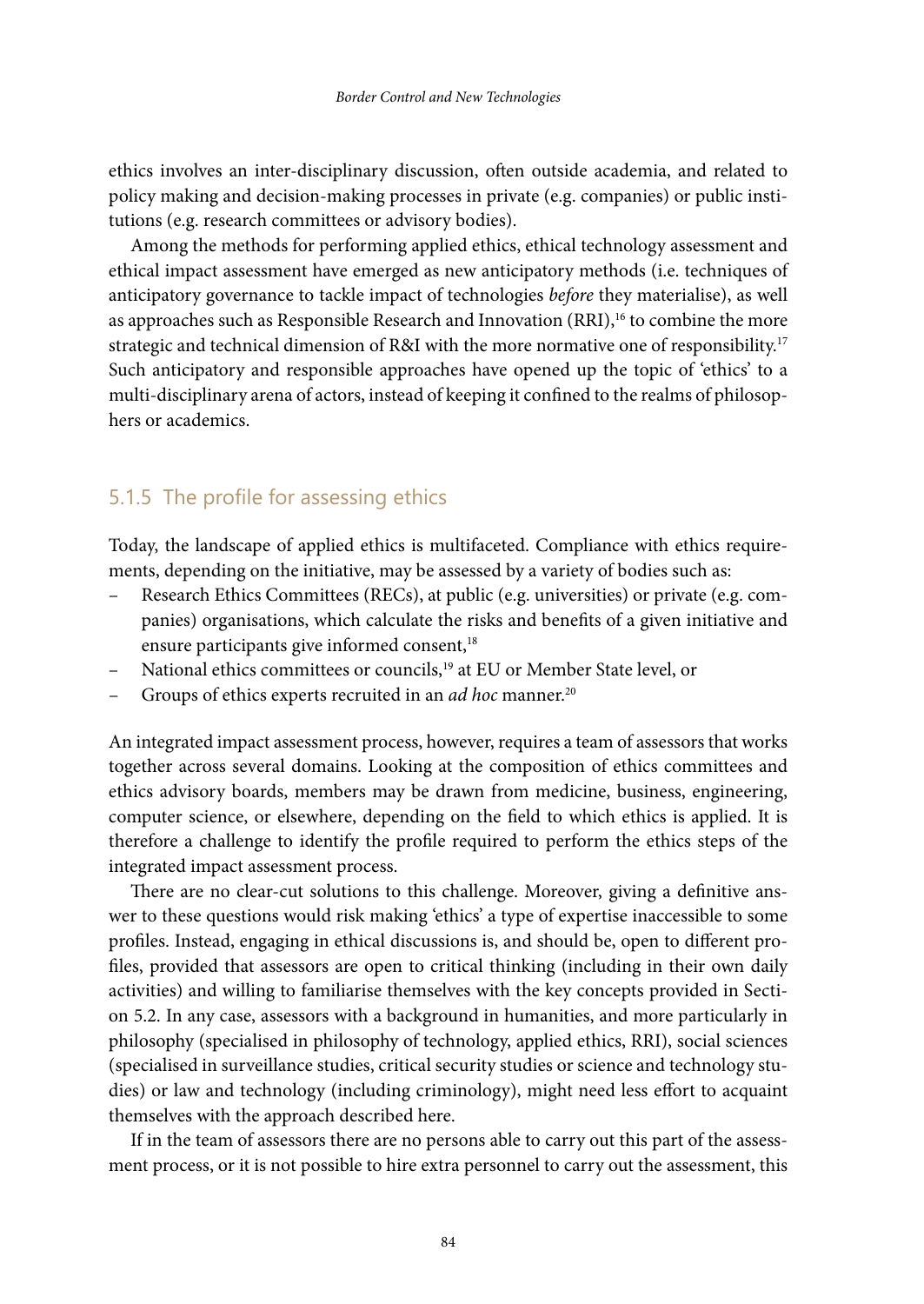could mean two main things. First, it would provide an opportunity for personnel of the institution in charge of the assessment to be encouraged to acquire new expertise through, for example, training. Alternatively, it may offer a chance to open up the assessment process to stakeholder involvement, for example through the team of assessors organising events or sessions with external experts or members of the public who can provide relevant input or support.

### 5.1.6 Literature overview

Despite recent tendencies of coupling and blurring ethical and legal considerations of technologies in areas such as security research,<sup>21</sup> ethics and law are better understood as distinct, with each having its own questions and approaches.22 This separation is reflected in the benchmark of the integrated impact assessment process. The interdisciplinarity of ethics, however, coupled with the fact that there is no specific 'ethics of border control technologies', (as there are, for example, bioethics, business ethics and computer ethics as established forms of applied ethics),<sup>23</sup> might confuse assessors when it comes to choosing instruments (texts, methods, techniques) to support the assessment process. However, there are at least two groups of sources that could provide support to assessors. These are:

- A. Generic anticipatory or assessment methods that can be applied to the case of ethics of border control. A plethora of methods by which to undertake ethics in R&I exist, but the main groups can be classified in:<sup>24</sup>
	- **•** *Ex-ante* methods, i.e. aiming at addressing ethical issues at an early stage of the R&I process, such as Ethical Technology Assessment,<sup>25</sup> Pragmatist New and Emerging Science and Technology (NEST) ethics,<sup>26</sup> or scenario approaches;<sup>27</sup>
	- **•** Intra methods, taking place at the design or testing phase, like Value-Sensitive Design,<sup>28</sup> ethical impact assessment, or mediation theory;<sup>29</sup> or
	- **•** *Ex-post* methods, i.e. those performed on concrete applications of already-finished R&I processes, like checklist approaches or principle-based ethics.<sup>30</sup>
- B. Texts by scholars and activists<sup>31</sup> who address issues of surveillance and management of 'smart border' solutions,<sup>32</sup> which can help assessors to identify recurring arguments in the assessment process. In particular, the following are to be considered recurring challenges:<sup>33</sup>
	- **•** Reduction of dynamic and biographical identity of travellers to static biological samples;<sup>34</sup>
	- **•** Creation of 'technologies of power', which enable institutions to control citizens and exploit their bodies; a dark side to the promise of more efficient and objective identification practices;<sup>35</sup>
	- **•** Excessive economic costs of border control technologies in comparison to the advantages they bring, such as high maintenance costs, technical seatbacks, or difficulty in adjusting to regulations;<sup>36</sup>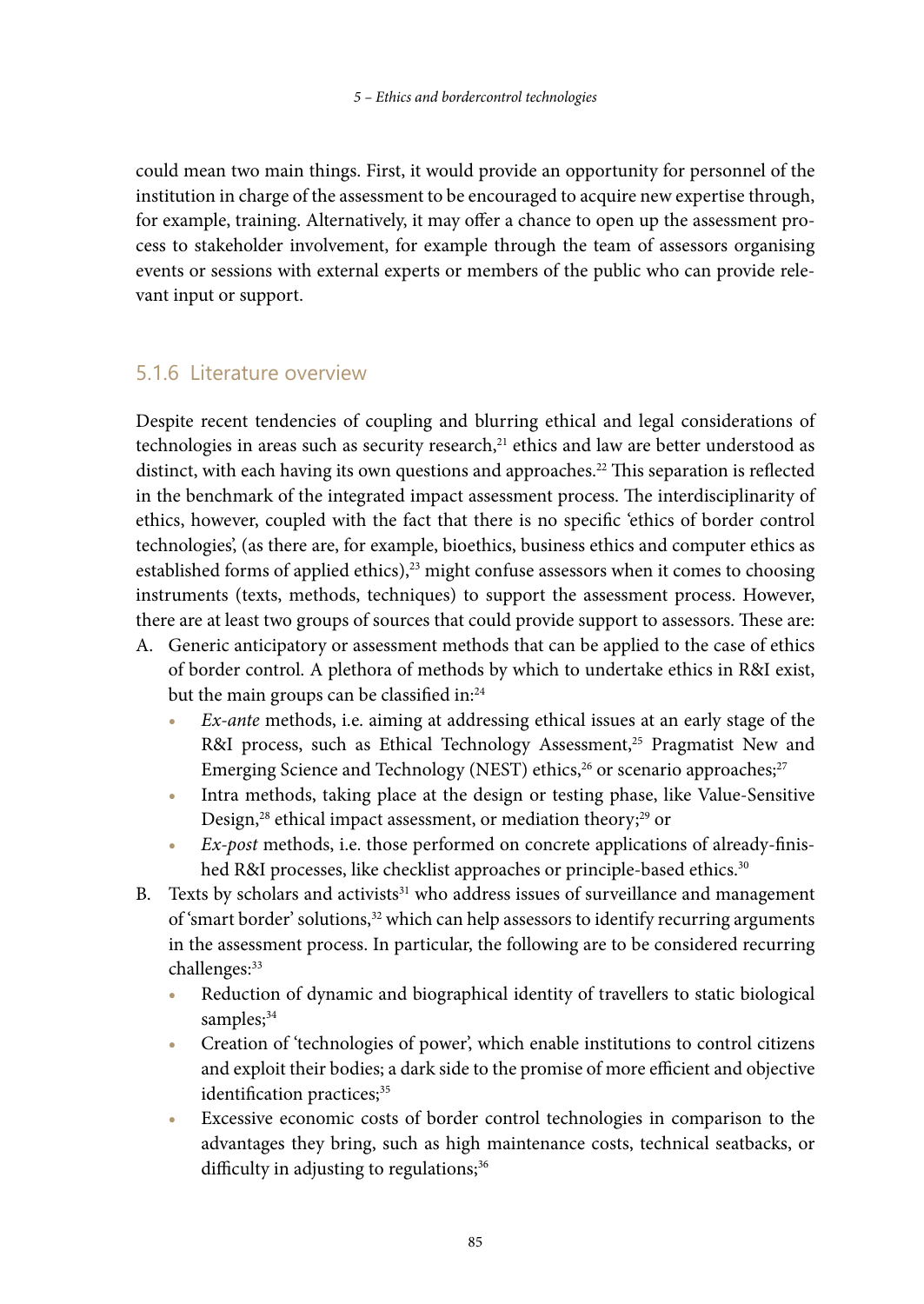- **•** Increased chances of vulnerabilities such as hacking, identity theft and manipulation of data;<sup>37</sup>
- **•** Risks of discrimination and replication of racial prejudices, especially concerning the treatment of citizens from third countries, who often need to undergo extra checks and, depending on their ethnicity or social background, might be more readily associated with terrorism or smuggling.<sup>38</sup>

## **5.2 Ethical arguments and fallacies**

#### 5.2.1 Ethics and technology arguments

This Section presents a list of ethical arguments that assessors need to identify, analyse and assess.39 The list includes the most recurrent arguments (and related counter-arguments) that are prevalent in the literature and in public debates on border control technologies. Engaging with ethical arguments is not a standalone exercise, but an argumentative support to the legal and social acceptance aspects of the integrated impact assessment process.

*Universality of principles and/or values*: A technology is developed on the basis of values or principles that are assumed to be universal. The idea is that there is a set of 'core' of principles that are applicable, or values that are shared, across cultures.40 In turn, from these values, one can 'deduct', *a priori*, a core number of universal principles (4 in the case of bioethics) that are applicable in any practice. The same arguments are replicated today in the fields of Artificial Intelligence  $(AI)^{41}$  and biometrics,<sup>42</sup> both of which that have been utilised in border control. Opponents of this argument stress that people might disagree on what values or principles count. In this case, values or principles might apply only to a specific situation (or culture, or even technological context), but not to another. A bigger problem is that principles and values might be dictated or decided upon by those who are already in power, and later 'exported' to other (more specifically, more vulnerable or less powerful) people, under the alleged assumption of universality.

*Technological determinism*: A technology will *inevitably* bring about some positive or negative effects. This argument can take optimist or pessimist forms. Technology optimists argue in favour of technological developments as a panacea for long-lasting social problems. Almost any form of technological progress will bring about some social progress, including in the context of border control. Biometrics and smart borders, for instance, are often seen as a 'silver bullet' for identification: they are portrayed as more reliable, accurate and efficient than traditional means of identifying people. They can 'solve' problems of airport security (by identifying potential threats) or migration flows (by speeding-up border checks). Technology pessimists instead insist on the negative effects of technologisation, often with nostalgic tones. Technology is a form of alienation, and a deterministic force than cannot be stopped. It makes humans interchangeable forces, and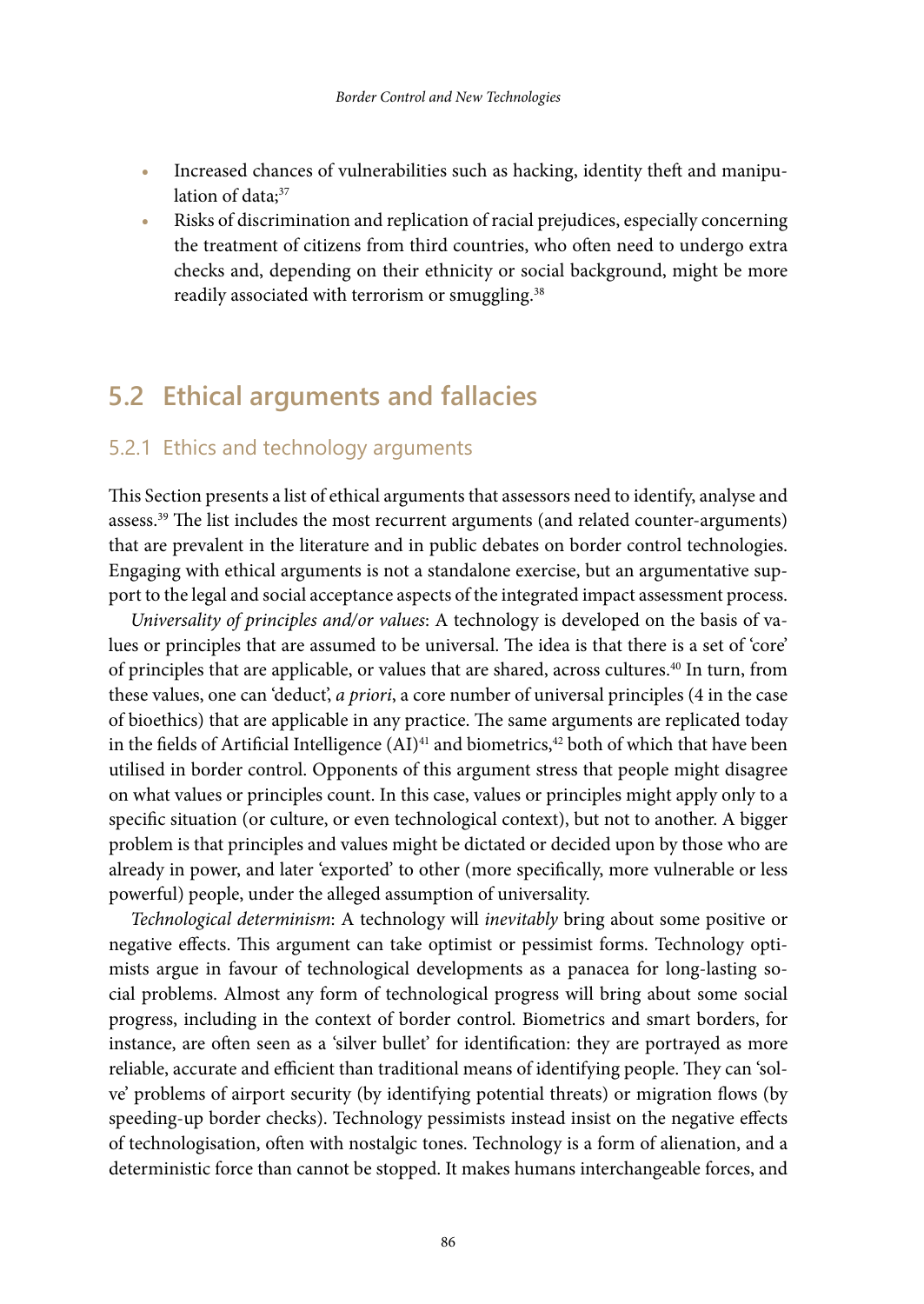takes away their individualism. One form of alienation in border control stems from the massive use of biometric systems. A rich and dynamic identity of a person, which includes their personal story, interests or personality, is flattened over their static bodily identity, represented by a digital token (e.g. a fingerprint, facial image or retinal scan).<sup>43</sup>

*Neutrality of technology*: *Per se*, technology is neutral, that is, it is neither beneficial nor harmful: it depends on the use that is made of it to achieve a certain goal. An example is Live Facial Recognition (LFR)<sup>44</sup> deployed by some national law enforcement authorities, such as the London Metropolitan Police (UK), the police in Hamburg and Berlin (Germany) and in Nice (France).45 Some would claim LFR is neutral: it can be used responsibly to make public spaces safer, by preventing and investigating criminal offences, but it can also be misused, e.g. when its use is not strictly necessary or it has detrimental effects on a person that is wrongly identified as a criminal.<sup>46</sup> However, many oppose this neutrality thesis as too simplistic. Technological artefacts cannot be considered in isolation, but always as parts of social worlds. In other words, there are no such things as technological artefacts in and of themselves, but they always mediate and are mediated by society. $47$  For example, programmers already project (willingly or not) certain possible uses, values or biases upon a technology, for example, amplifying racial hierarchies.<sup>48</sup> Consequently, technologies could have unforeseen effects or uses that were not considered at the design phase, or that are not strictly related to the original goal. For instance, higher rates of misidentification by LFR algorithms could lead to disproportionate interference with certain ethnic groups, e.g. through unnecessary police stops and requests to show proof of identity.<sup>49</sup>

*Arguments from precedence*: New technologies are not really 'new', but rather they re-propose the same benefits and challenges of older ones. In the case of border control technologies, in a positive sense, an analogy is often made between biometric and non-biometric passports or identity documents. Identity documents have existed for a long time, and people have become accustomed to them; biometric documents do not pose additional problems (they are still vulnerable to, for example, theft and falsification); therefore, one should not worry about identity documents that include biometric features.<sup>50</sup> Opponents of the argument of precedent claim that the changes of emerging technologies are so disruptive, rapid and large-scale that the analogy with precedent technologies no longer holds.51 Since biometric systems might collect a huge amount of data, combine different types of biometric samples (e.g. fingerprint, retina, gait, voice, etc.) and store them in possibly interoperable databases, the purpose(s) of which might not be clearly defined in advance, they are worthy of greater attention.

*Change of ethical values*: Technologies change our values, leading to moral progress or moral decline.52 Some argue that technologies help people to progress ethically, e.g. to take better decisions in ethical dilemmas, act according to higher ethical standards, or better discern values and principles at stake. This happens both at an individual and a societal level. For example, in the context of border control, biometric identification techniques could be seen as enhancing the impartiality of border checks. The process of recognition is carried out by automated systems, thus boosting the fairness of the outcomes. The idea is that, while people can have biases, automated machines do not, and are consequently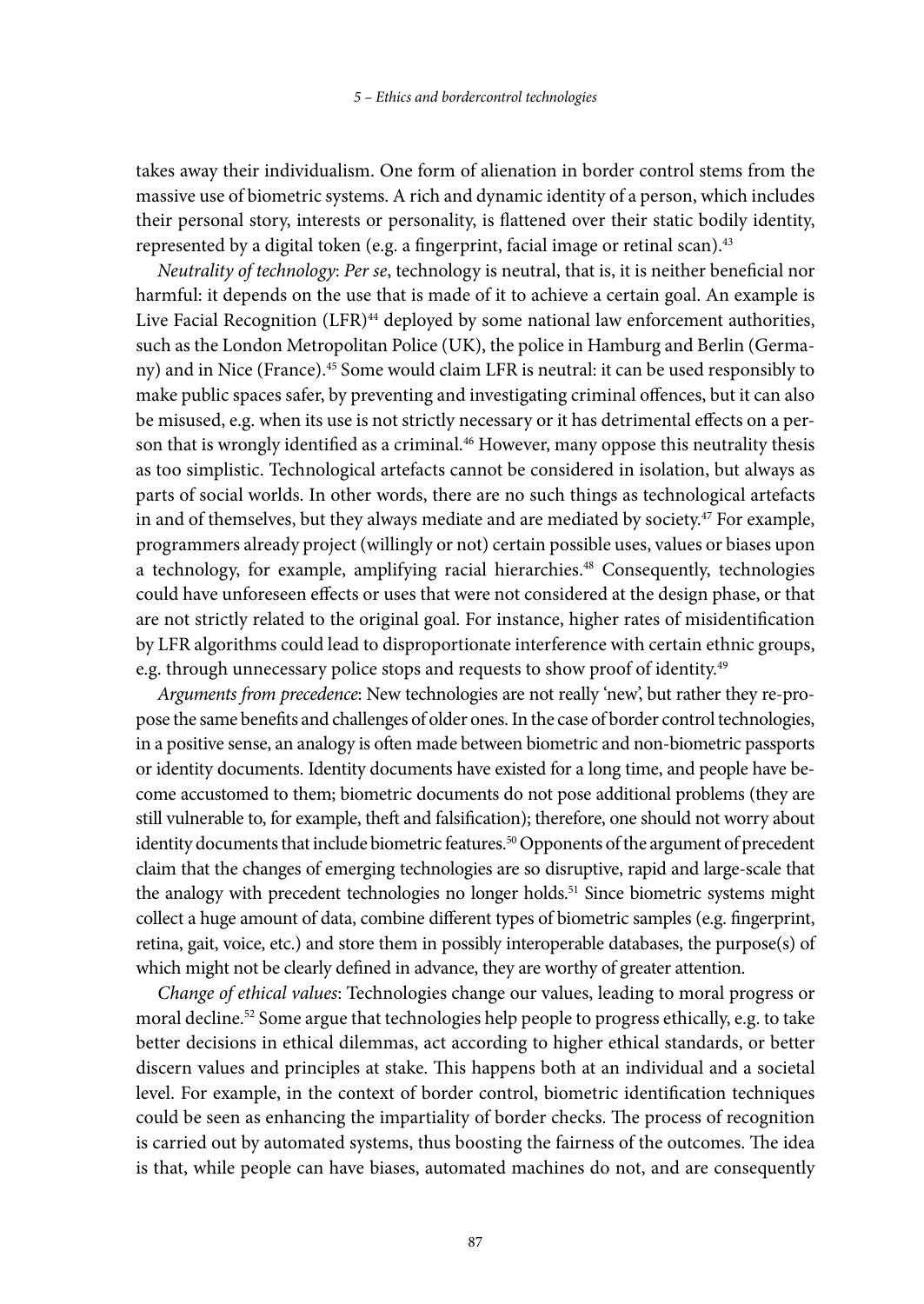more equitable. Newer verification systems based on a combination of biometric traits are also seen to outperform the current limitations of other automated biometrics, such as fingerprinting, in terms of neutrality and reliability. Opponents of the argument of ethical progress stress instead how, despite cases of progress in recent years, ethical decline has also taken place. Considering something to be 'progress' is highly dependent upon a specific point of view: what counts as progress for one person might not for another. Technological developments often increase inequalities between areas of the world and groups within society, enhancing the welfare of the Western countries at the expense of the Global South, or making big companies richer at the expense of unaware customers.53 Moreover, machines and algorithms are designed by humans, and as such they can embody prejudices and biases subconsciously introduced by their programmers.54

*Slippery slope*: Using a metaphor, once one makes the first steps on the slope, it becomes impossible to stop until bad consequences happen. In relation to technology, the idea is that some relatively innocuous or small-scale technological developments could bring about, if developed on a large scale, a cascade of uncontrollable and unpredicted negative effects.55 Alternatively, technology supporters might claim that if a new technology is not implemented now, people will suffer all types of terrible consequences. Opponents of this argument say that people are able to escalate easy generalisations from one specific case to multiple ones; that there is no convincing evidence that simply allowing some exceptions to moral rules will bring about a collapse of the whole system of rules; finally, that the possibility of exceptions does not necessarily mean that these exceptions will also occur on a larger scale.

'*Function creep*': In short, function creep means the use of a specific initiative (e.g. a border control technology) for a purpose for which it was not originally intended.<sup>56</sup> With reference to biometric technologies, storing biometric data in a central database might permit that such data are (re-)used for purposes not initially foreseen, like profiling or criminal investigations. An example is when Europol and law enforcement agencies were granted access to the information stored in the Visa Information System (VIS) for detection and investigation of terrorist offences.<sup>57</sup> This is not in line with the original purpose of the system,<sup>58</sup> which was established in 2004<sup>59</sup> to improve the management of a common EU visa policy and to enhance the security of visas. However, in 2008, when the Regulation for the VIS was adopted,60 access was granted under certain circumstances, a purpose that was not foreseen when the system was established in 2004.<sup>61</sup>

#### 5.2.2 Normative ethics

A specific subset of ethical arguments is related to normative ethical positions. Roughly, the crux of this issue is which specific ethical rules should govern conduct. This Section follows a tripartition between deontological, consequentialist and distributive justice arguments.62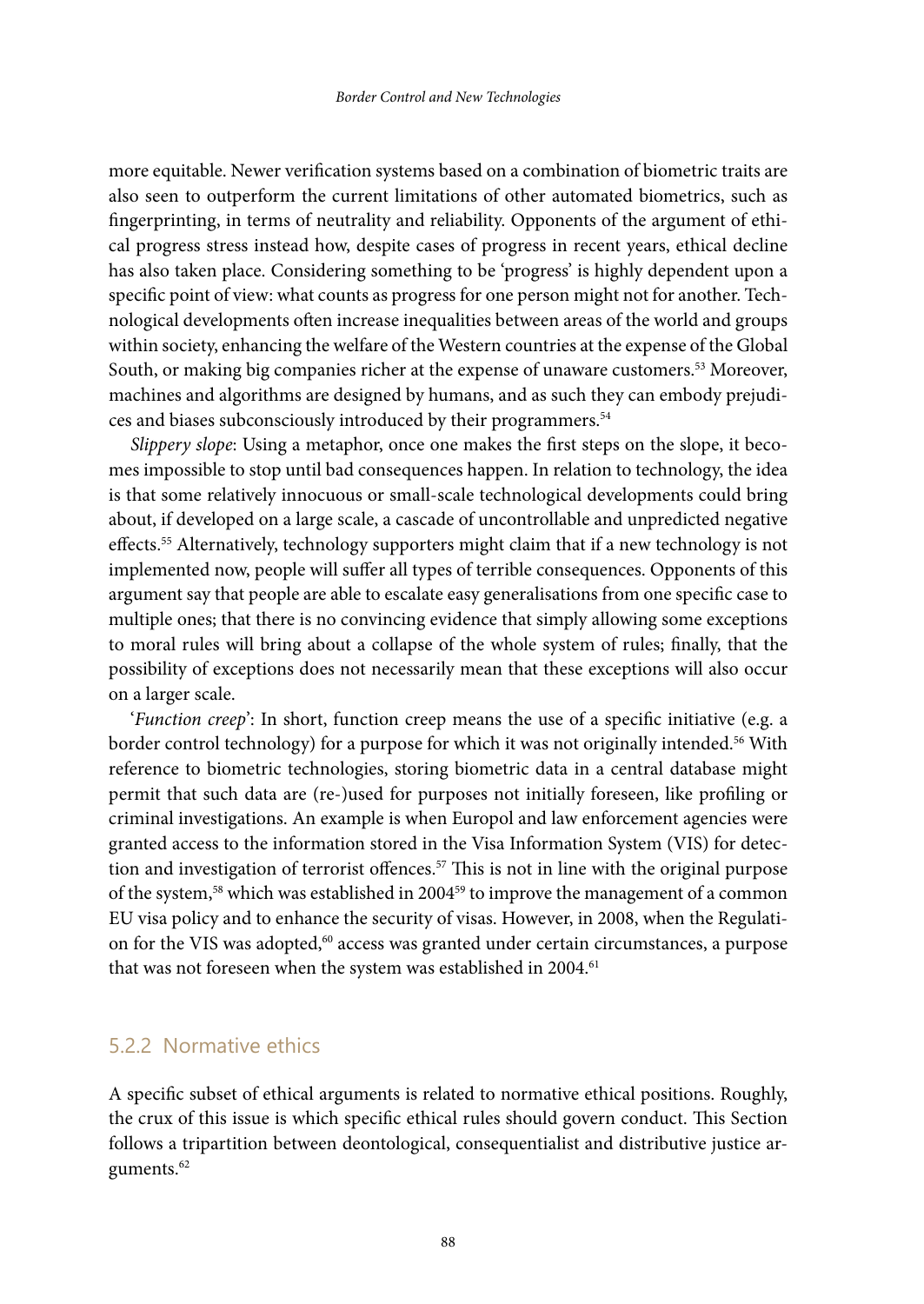*Deontological arguments* define rules on the basis of fundamental moral principles. An action is considered to be 'morally right' if it conforms to certain principles, rights, duties, prohibitions, or responsibilities, and/or if the actor has certain intentions, regardless of the consequences of such action. Roughly speaking, the definition of duty precedes that of what counts as 'good'.63 Deontological arguments can be also weaker (admitting exceptions or performing balancing between principles or duties) or stronger (requiring moral integrity and no exception, with certain actions being categorically prohibited). The main examples of deontological arguments in the technological domain are drawn from principle-based ethics, human rights and codes of professional conduct.

- **•** In principle-based ethics, principles are abstract action guides (*do x*), but sometimes they can also categorically prohibit a certain action (*don't do y*). As a concrete example, the High-Level Expert Group on AI defines their principles as 'ethical imperatives' that AI practitioners should *always* strive to adhere to.<sup>64</sup>
- **•** In human rights ethics, human rights are moral entitlements that any person has and that have to be considered before the consequences. Sometimes, fundamental rights enshrined in legal texts<sup>65</sup> are also taken as foundations of ethical principles in the public discourse, such as in the EU's debates on privacy and new technologies.<sup>66</sup>
- **•** In codes of professional conduct, sets of rules or principles exist that should guide the conduct of practitioners when exercising their profession. Codes of conduct can be written by companies, but also by professional associations. One of the earliest expressions of professional ethics is the Hippocratic Oath, which has been used in the medical profession for centuries. Examples of codes of conduct can also be found in border control.67

The main shortcomings of deontological rules are that they are often difficult to live up to, they require a strong commitment, and they admit few-to-no exceptions. Also, there is often a gap between abstract principles and more concrete situations, which makes it difficult to apply the principles. To overcome the rigidity of deontology and its vagueness in guiding action, consequentialist arguments are often offered as alternatives.

*Consequentialist arguments* (among which: utilitarian) state that actions are right or wrong only on the basis of their outcomes (i.e. consequences). In other words, among the possible actions available, one chooses the option that maximises the expected outcomes (or degree of utility).68 Thus, contrary to deontology, there are no *a priori* wrong acts (e.g. murder) and an act is right whenever it is the one that produces the best possible consequences relative to any other. Consequentialist arguments can take many forms, depending on how the consequences or degree of utility are quantified: for example, in terms of pleasure, satisfaction of preferences or economic factor.<sup>69</sup> Consequentialist arguments fit well with risk-based approaches and cost-benefit analyses precisely because they offer more quantitative, calculable ways to solve moral dilemmas.

To recognise a consequentialist argument, a rule-of-thumb could be to look at whether a trade-off is proposed. A classic trade-off in border control discourses is that of security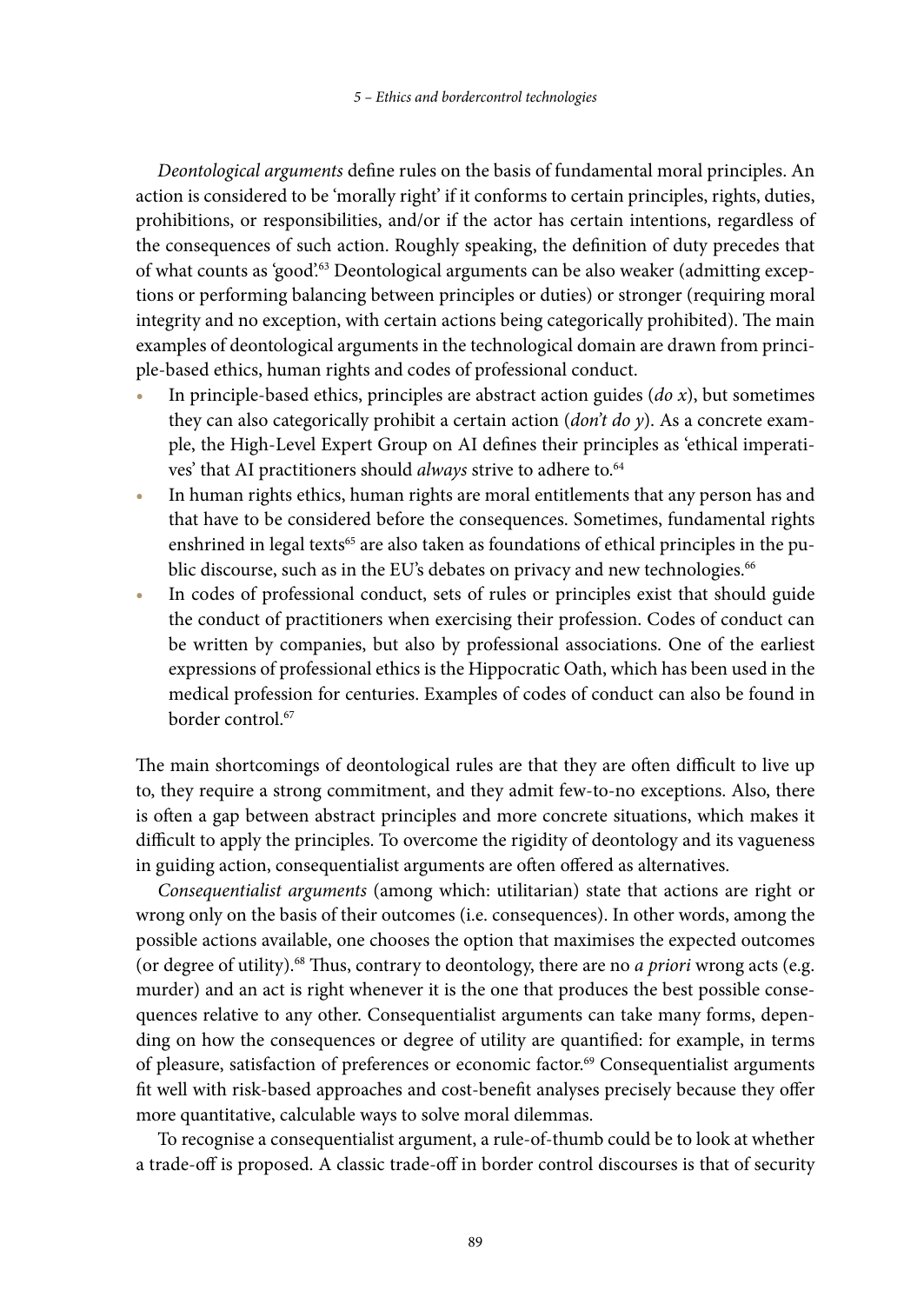versus privacy: surveillance technologies require the giving away of some privacy (e.g. by allowing the processing of one's sensitive data and sharing them with third parties) in exchange for extra security (e.g. less risk of identity theft, less risk of dangerous people entering a plane).

Trade-off discourses can be criticised for being overly simplistic: problems that are presented as mathematical, quantifiable and objective are in fact value-laden. The risk of these discourses is that political conflicts and power asymmetries are reframed as mere technical ones.70 For example, it could be shown how, in a specific case (say, the introduction of a system of new-generation cameras at an airport), privacy and security *should not*  be understood as an abstract trade-off, that can simply be solved by using metrics that assign a numeric value to privacy and another to security. The language of trade-off<sup>71</sup> is often enforced in contexts (cultures, organisations) that systematically favour security (e.g. to defend travellers from terrorist attacks), while both privacy and security could be enforced without losses for either of the two.<sup>72</sup> Another criticism is that consequences are often uncertain and not easy to predict, especially when it comes to emerging technologies. A classic example is environmental consequences of technologies, for instance how the use of cars has increased pollution in cities. Finally, consequentialism fails to take seriously the distinction between persons,<sup>73</sup> since what counts is the aggregate results of consequences, also at the cost of serious damages for small groups of people, like minorities. This is a problem in border control, where technologies are often beneficial for large groups of people (*bona-fide* travellers) but can be unavailable or detrimental for smaller groups (third country nationals, high-risk categories, or refugees).

*Distributive justice arguments*74 state that an action is deemed morally problematic whenever some benefit to which a person is entitled is denied (without any compelling reason) or whenever there is an unequal distribution of benefits and burdens.

Justice arguments can take a more positive or negative stance. In a positive sense, it can be admitted that, at first, the distribution of a new technology is not proportionate. It is inevitable that a small amount of people could initially benefit from it, but eventually everyone will profit from it. A small group 'paves the way' for the more large-scale use of technology. In a negative sense, the same biometric features and identification technologies that are used can be indeed quite convenient and efficient for some, but they are also used to restrict the movement of others by those who are in power.75 This could lead, on the one hand to the reinforcement of privileges of some groups (like EU and US citizens) and, on the other, to the increased discrimination against other groups (like asylum seekers). An example of this is the old Fast Low Risk Universal Crossing (FLUX Alliance) traveller program for US and Dutch frequent intercontinental travellers, which is based on biometric identifiers including fingerprints and retinal imaging.<sup>76</sup> So-called 'low risk passengers', i.e. with no criminal records, customs or immigration conviction, can apply for the program. If the interview and security threat assessment is successful, they can have, at the cost of paying an additional fee, the advantage of skipping queues and border checks.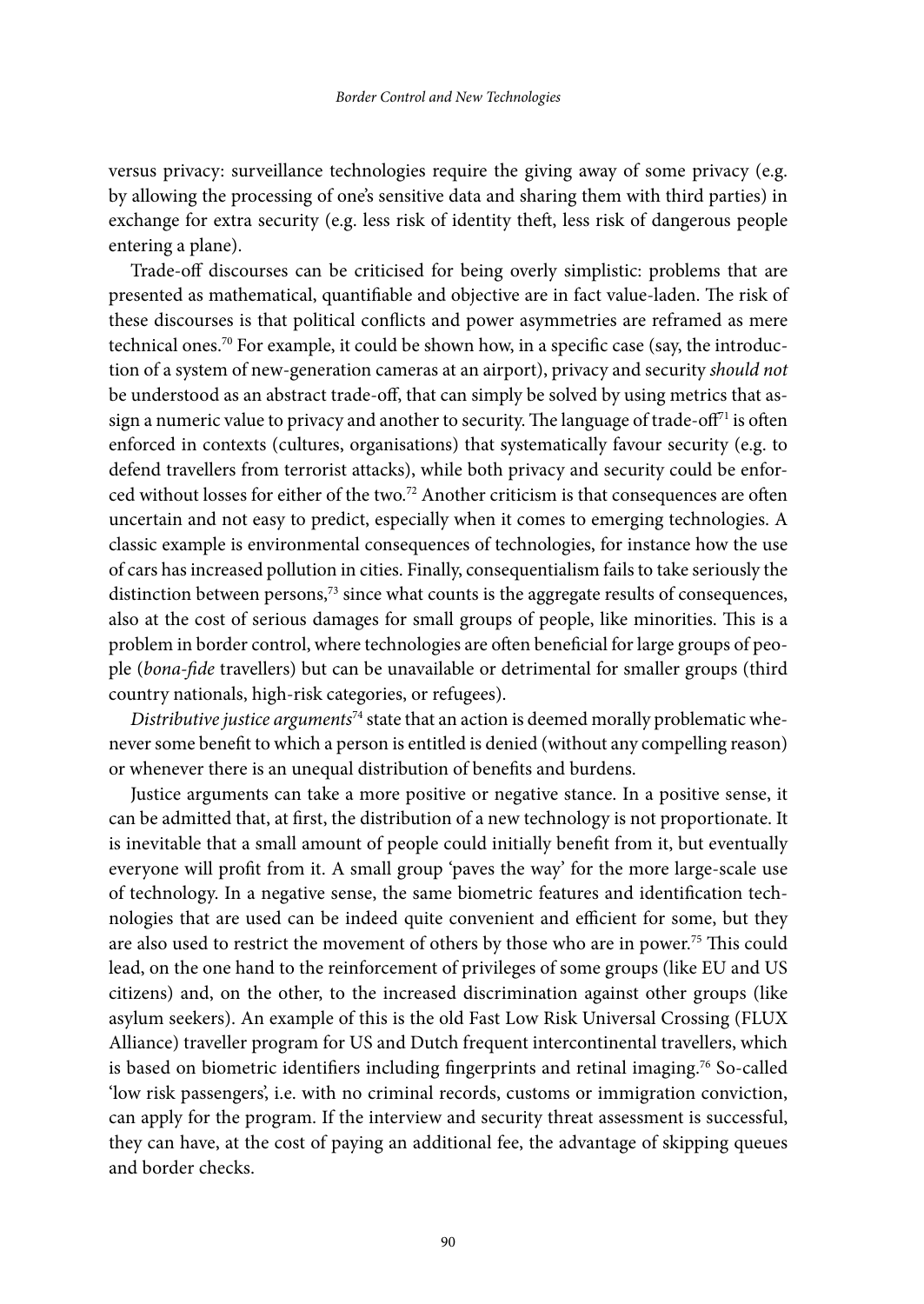#### 5.2.3 Types of ethical fallacies

As shown in the previous Sections, ethical arguments can always be criticised. One way of showing that an argument is not convincing is to demonstrate a deficit in the structure of the argument (also known as a logical fallacy). A fallacious argument is a reasoning that seems convincing at first, but is based on weak assumptions, and/or the conclusions do not follow from the premises. The list of fallacies provided here is tailored down to ethical arguments relevant for the context of border control, which are therefore referred to as 'ethical' fallacies. The list could give assessors some critical tools to challenge what is usually taken for granted or under-emphasised in public discourse.

The list below is not exhaustive, but was selected on the basis of application to the arguments outlined in Section 5.2.<sup>77</sup> Taking inspiration from this list, assessors could expand the list of fallacies for their assessments.

Begging the question, or *petitio principii*: These are arguments that include in their premises the argument they aim to demonstrate. Such an argument is technically valid, but useless in demonstrating its conclusions. A classic example could be this: 'The technology is ethical because it is compliant with ethical principles'. In this example, the conclusion (i.e. the fact that a technology is ethical) does not add anything new to the premises (the fact that the technology complies with ethical principles).

*Ad hominem*: An argument is refuted on the basis of the person (or company or institution) that is proposing the argument. This argument is fallacious because it should focus on the merit of the argument (validity of premises, line of reasoning, clarity of exposition) and not on some (possibly irrelevant) qualities of the proposer. An example could be that 'The ethics principles endorsed by Person X are unreliable because Person X is known for not respecting such principles in their private life'. The argument can be fallacious, *if* it is not based on content or process to draw the principles endorsed by Person X, but *only* on the bad name that Person X bears in public discourse.

*Appeal to a (moral) authority, or ipse dixit*: This is an argument where the opinion of an authority is used as irrefutable evidence to support the argument. For example, it can be said that 'A technology is ethical because X said that' or that 'A technology is ethical because it is compliant with the principle issued by X'. Reference to 'moral' authorities is not warranted here, since it is not clear who has established that an author or ethical advisory body is an authority, why they cannot be wrong, or whether the people who decided on the principle were democratically elected or chosen to do so. The argument is fallacious because the soundness of the opinions of the authority are taken for granted and not questioned.

*Confusion of ethics and law*: In these arguments, the boundary between the law and ethics is blurred. This can happen in both directions. 'If a technology is legal, then it is ethical' is fallacious, because the legal compliance of a technology does not automatically make it morally acceptable. But also, the converse is problematic 'if a technology is ethical, then it must be legal'. This is questionable when it is consistently argued that 'the law lags behind' and cannot maintain the pace of technological development; therefore, ethics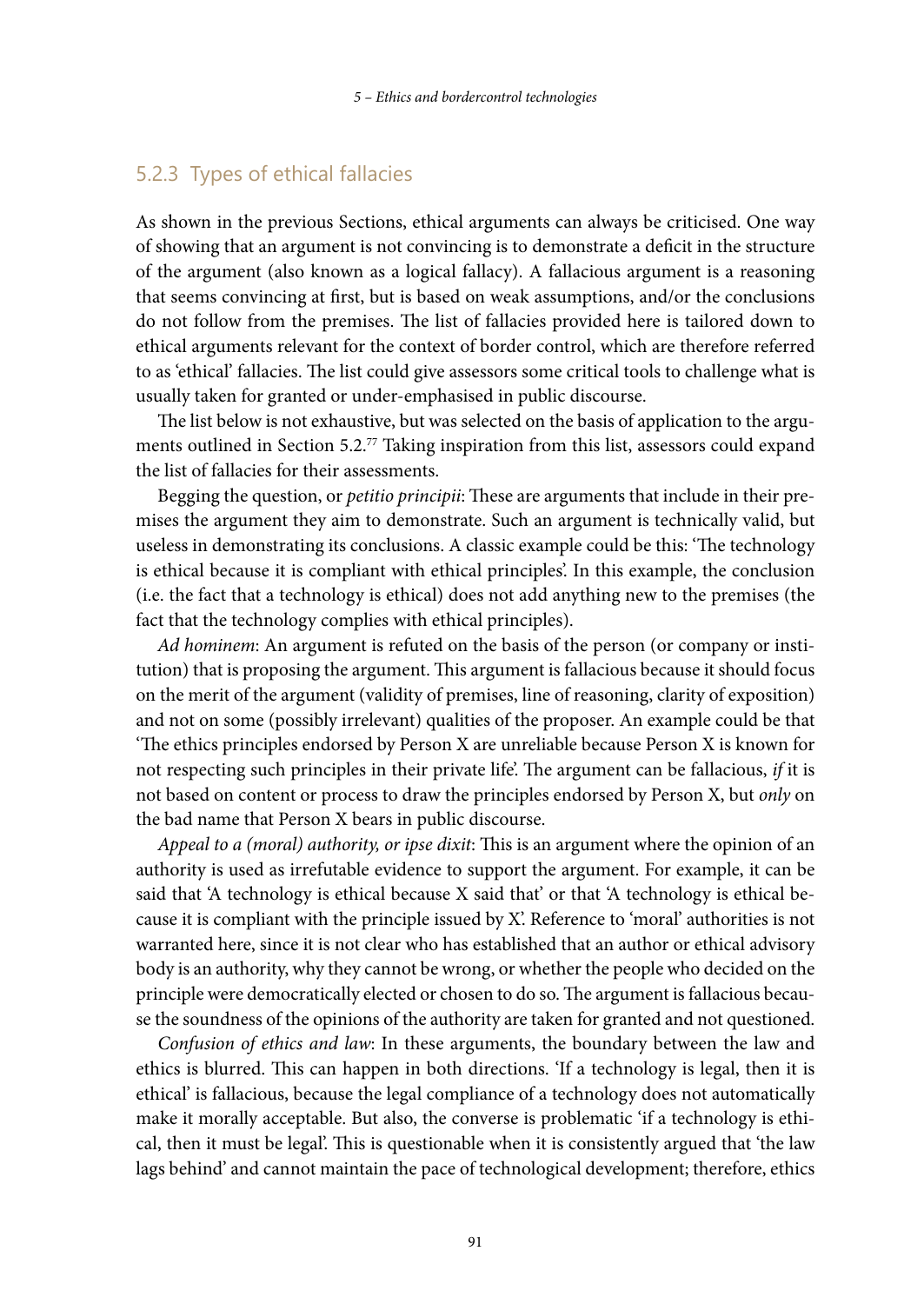is needed to go 'beyond the law'.78 If ethics is not properly defined, and ethics principles are arbitrarily constructed, they may be in contrast with the law (e.g. with fundamental rights).

*Naturalistic fallacy*: These arguments are characterised by the unwarranted deduction of prescriptions (*X should* …) from descriptions (*X is* …). Simply put, if something took place a number of times, it *must* be true: 'If a country is implementing measures to deploy interoperable large-scale databases, then people should accept them'. This is fallacious because a normative conclusion (people *should* …) is derived from descriptive premises (a country *is* implementing …). To be sound, the argument needs to have both conclusions and premises either in the descriptive or prescriptive form.

*Ambiguity*: A key word can assume multiple meanings. Usually, the correct meaning is deduced from the context, but when this is not the case, an argument can take different meanings, thus becoming weaker. An example is the use of the word 'ethics' as a subject of a sentence ('ethics can help to', 'ethics can contribute to', 'ethics can clarify', etc.). For example: 'Ethics will help the border guards to identify the risk of the biometric technology'. In this case, ethics can mean, for example, a specific training, a textbook, a set of arguments, or a group of ethics experts. But the problem is that it is unclear what type of ethics people are talking about, what type of ethics experts are involved, or who selected these. If this is not specified, the argument loses its force and can be misused.

*Privacy fallacy*: 'If you haven't done anything wrong, you have nothing to hide'. This argument is fallacious on many levels. First, not *only* do people that did something wrong need to be protected by privacy. Being exposed can carry risks, regardless of the fact that one has something to hide. For example, people might be discriminated against by banks, insurers or employers if their health records are made public. Second, one might not have done anything wrong, but still, due to a failure of the system, be found guilty or wrongly stigmatised as a criminal, only because they belong to a certain ethnic group.

*Appeal to emotion*: These are arguments that appeal to the subject's emotion in order to encourage them to accept arguments whose premises are weak or dubious. One example could be appeal to fear of anxiety of 'external threats', like the need to develop invasive technologies against the menace of terrorism, in spite of the majority of terrorist attacks in Europe resulting from actions of internal 'residual terrorists' (e.g. far-right groups or separatists) and not of international groups.<sup>79</sup>

*Technocratic fallacy*: These arguments take the form of 'It is an engineering issue how X is dangerous; therefore, engineers should decide whether X is acceptable.<sup>80</sup> 'Dangerous' could also be changed to 'secure', 'privacy-friendly', and so on. The argument is fallacious because engineers (or other experts) may be competent in deciding how X is dangerous, but not the extent to which it is morally acceptable.

*False analogy*: These are arguments that use analogical reasoning; since something is morally accepted/acceptable in a certain case, then is *must* be accepted in a similar case, too. For instance, 'Since biometric technologies have been accepted in criminal investigations for their accuracy, then they must be used in everyday life too'. Arguments like this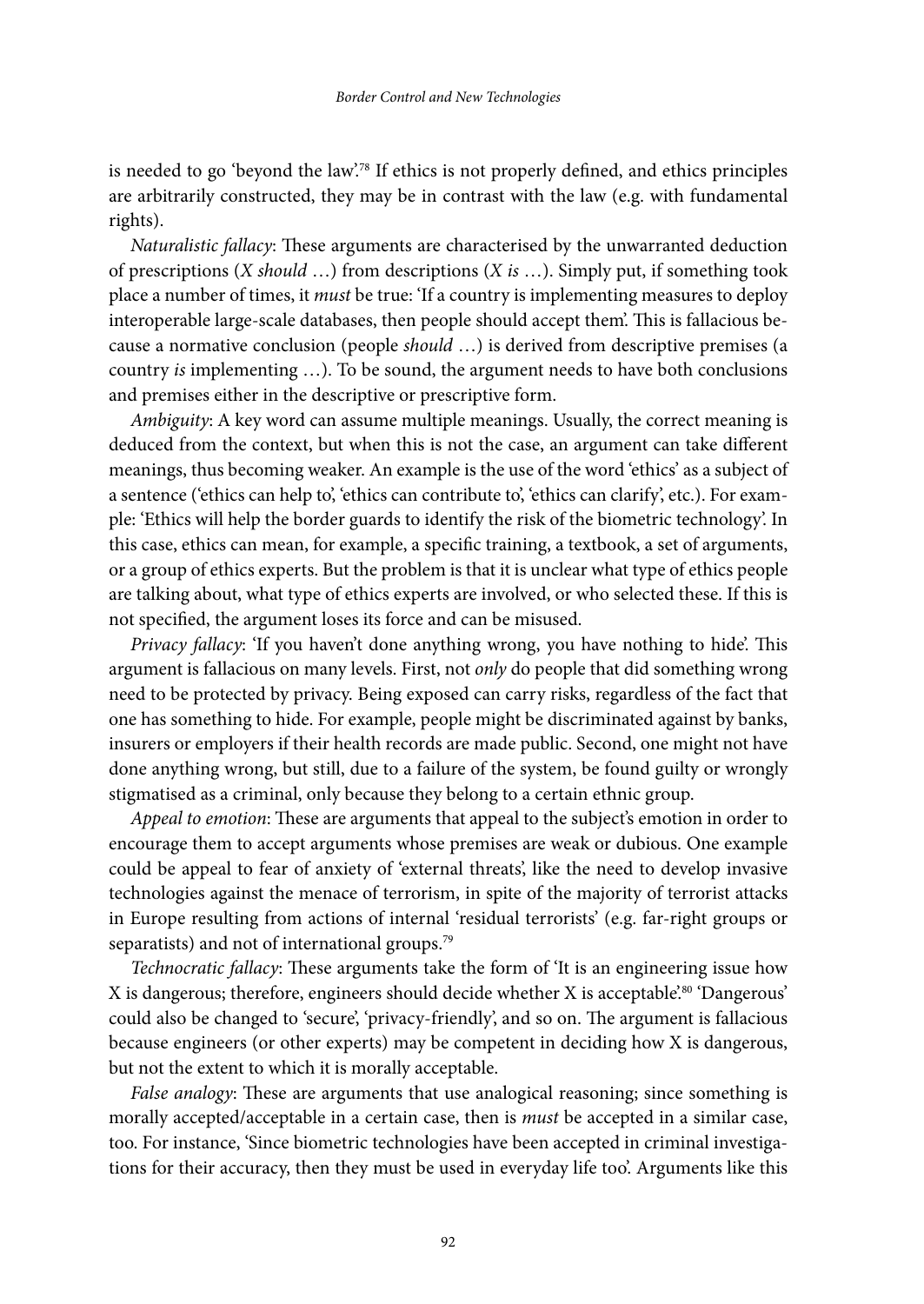could be fallacious because the properties used to make the analogy are not relevant to drawing the conclusions. The reasons that make biometrics acceptable in criminal investigations are not the same as those that (would) make them acceptable in public life.

## **Endnotes**

- 1. European Data Protection Supervisor Ethics Advisory Group, "Towards a Digital Ethics," 2018.
- 2. See Annex I Part III of Regulation (EU) No 1291/2013 of the European Parliament and of the Council of 11 December 2013 establishing Horizon 2020 – the Framework Programme for Research and Innovation (2014-2020) and repealing Decision No 1982/2006/EC, OJ L 347, 20.12.2013, p. 104–173.
- 3. Zach Campbell, Caitlin L Chandler, and Chris Jones, "Sci-Fi Surveillance: Europe's Secretive Push into Biometric Technology," *The Guardian*, 2020.
- 4. Ruha Benjamin, *Race After Technology: Abolitionist Tools for the New Jim Code* (Cambridge, UK: Polity Press, 2019); Petra Molnar, EDRi, and the Refugee Law Lab, "Technological Testing Grounds. Migration Management Experiments and Reflections from the Ground Up," 2020.
- 5. Dariusz Kloza et al., "Data Protection Impact Assessment in the European Union: Developing a Template for a Report from the Assessment Process," d.pia.lab Policy Brief (Brussels: VUB, 2020), [https://doi.org/10.31228/osf.io/7qrfp.](https://doi.org/10.31228/osf.io/7qrfp)
- 6. See Chapter 4 in this Volume.
- 7. Nina Boy, Elida Jacobsen, and Kristoffer Lidén, "Societal Ethics and Biometric Technology," PRIO (2018),<https://www.prio.org/utility/DownloadFile.ashx?id=1708&type=publicationfile>.
- 8. See: [https://edri.org/our-work/attention-eu-regulators-we-need-more-than-ai-ethics-to-keep](https://edri.org/our-work/attention-eu-regulators-we-need-more-than-ai-ethics-to-keep-us-safe/)[us-safe/.](https://edri.org/our-work/attention-eu-regulators-we-need-more-than-ai-ethics-to-keep-us-safe/)
- 9. Paul Nemitz, "Constitutional Democracy and Technology in the Age of Artificial Intelligence," *Philosophical Transactions of the Royal Society A: Mathematical, Physical and Engineering Sciences* 376, no. 2133 (2018): 1–25, <https://doi.org/10.1098/rsta.2018.0089>; Ben Wagner, "Ethics as an Escape from Regulation: From Ethics-Washing to Ethics-Shopping?," in *Being Profiled. Cogitas Ergo Sum*, ed. Mireille Hildebrandt (Amsterdam: Amsterdam University Press, 2018), 84–89; Karen Yeung, Andrew Howes, and Ganna Pogrebna, "Why Industry Self-Regulation Will Not Deliver 'Ethical AI': A Call for Legally Mandated Techniques of 'Human Rights by Design,'" in *The Oxford Handbook of Ethics of AI*, ed. Markus D. Dubber, Frank Pasquale, and Sunit Das (Oxford, UK: Oxford University Press, 2020).
- 10. Niels van Dijk and Simone Casiraghi, "The 'Ethification' of Privacy and Data Protection in the European Union. The Case of Artificial Intelligence," *Brussels Privacy Hub Working Paper*, 6, 2020.
- 11. It is impossible to give a comprehensive account of the history of ethics intended as moral philosophy in the present Chapter. For an overview, see Alasdair MacIntyre, *A Short History of Ethics. A History of Moral Philosophy from the Homeric Age to the Twentieth Century* (Notre Dame, Indiana: University of Notre Dame Press, 1998).
- 12. Alan Petersen, *The Politics of Bioethics* (London: Routledge, 2011); Ulrike Felt et al., *Taking European Knowledge Society Seriously*, Office for Official Publications of the European Communities (Luxembourg, 2007).
- 13. Felt et al.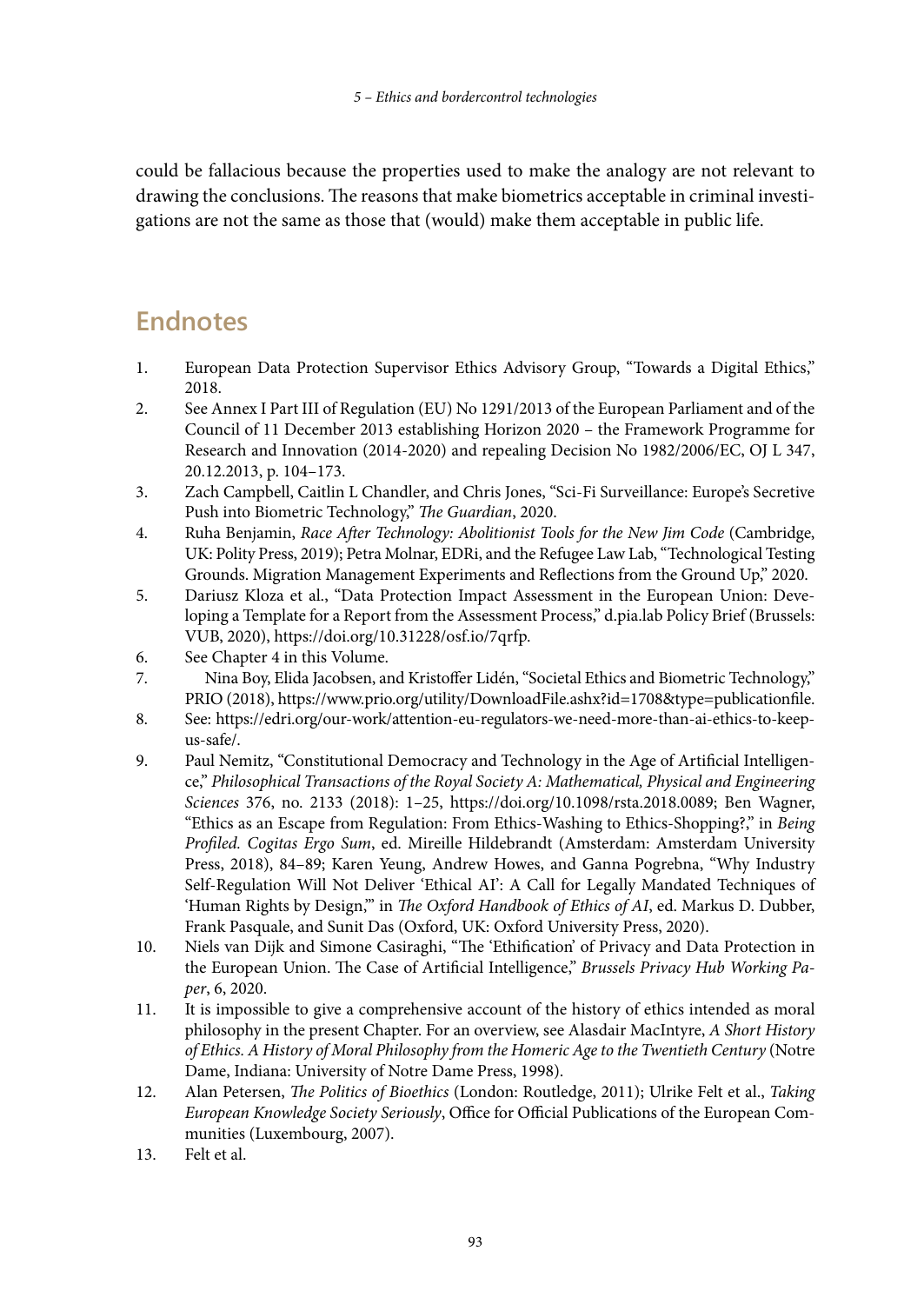- 14. Nancy S. Jecker, Albert R. Jonsen, and Robert A. Pearlman, *Bioethics. An Introduction to the History, Methods and Practice* (Sudbury, MA: Jones and Bartlett Publishers, 1997).
- 15. Examples are the 'mad cow' crisis or the transatlantic trade wars over hormone-treated beef in the 1990s. Sheila Jasanoff, *Designs on Nature. Science and Democracy in Europe and the United States* (Princeton, New Jersey: Princeton University Press, 2007).
- 16. RRI became increasingly important in the years around 2010, especially in the EU's Framework Programme Horizon 2020. Rene Von Schomberg, "A Vision of Responsible Research and Innovation," in *Responsible Innovation. Managing the Responsible Emergenve of Science and Innovation in Society* (Wiley, 2013), 51–74.
- 17. Robert Gianni, John Pearson, and Bernard Reber, eds., *Responsible Research and Innovation. From Concepts to Practices*, *Responsible Research and Innovation* (London & New York: Routledge, 2018), <https://doi.org/10.4324/9781315457291>.
- 18. Allison Ross and Nafsika Athanassoulis, "The Role of Research Ethics Committees in Making Decisions about Risk," *HEC Forum : An Interdisciplinary Journal on Hospitals' Ethical and Legal Issues* 26, no. 3 (2014): 203–24, [https://doi.org/10.1007/s10730-014-9244-6.](https://doi.org/10.1007/s10730-014-9244-6)
- 19. The most well-established are often specialised in health and life sciences, such as *Der Duetsche Ethikrat* in Germany (see <https://www.ethikrat.org/en/the-german-ethics-council/>) or the *Comité, Consultatif National d'Éthique* in France (see [https://www.ccne-ethique.fr/en\)](https://www.ccne-ethique.fr/en).
- 20. For example, the ethics review process of an EU-funded research proposal. For a description of the process in the security domain, see Matthias Leese, Kristoffer Lidén, and Blagovesta Nikolova, "Putting Critique to Work. Ethics in EU Security Research," *Security Dialogue* 50, no. 1 (2018): 59–76.
- 21. Examples are also Ethical, Social and Legal Implications (ELSI) of emerging technologies in the United States (Michael S Yesley, "What's ELSI Got to Do with It? Bioethics and the Human Genome Project," *New Genetics and Society* 27, no. 1 (2008): 1–6, [https://doi.](https://doi.org/10.1080/14636770701843527) [org/10.1080/14636770701843527\)](https://doi.org/10.1080/14636770701843527), mostly related to genomics and nanotechnology, and Responsible Research and Innovation (RRI) in the EU (Gianni, Pearson, and Reber, *Responsible Research and Innovation. From Concepts to Practices*).
- 22. Gloria González Fuster and Serge Gutwirth, "Ethics, Law and Privacy. Disentangling Law from Ethics in Privacy Discourse", *Proceedings of the 2014 IEEE International Symposium on Ethics in Science, Technology and Engineering* (2014).
- 23. With relative curricula, courses, dedicated conference and journals, and so on.
- 24. Wessel Reijers et al., "Methods for Practising Ethics in Research and Innovation: A Literature Review, Critical Analysis and Recommendations," *Science and Engineering Ethics* 24, no. 5 (2018): 1437–81, <https://doi.org/10.1007/s11948-017-9961-8>.
- 25. Elin Palm and Sven Ove Hansson, "The Case for Ethical Technology Assessment (ETA)," *Technological Forecasting and Social Change* 73, no. 5 (2006): 543–58, [https://doi.org/10.1016/j.](https://doi.org/10.1016/j.techfore.2005.06.002) [techfore.2005.06.002](https://doi.org/10.1016/j.techfore.2005.06.002); Asle H. Kiran, Nelly Oudshoorn, and Peter Paul Verbeek, "Beyond Checklists: Toward an Ethical-Constructive Technology Assessment," *Journal of Responsible Innovation* 2, no. 1 (2015): 5–19,<https://doi.org/10.1080/23299460.2014.992769>.
- 26. Tsjalling Swierstra and Arie Rip, "Nano-Ethics as NEST-Ethics: Patterns of Moral Argumentation about New and Emerging Science and Technology," *NanoEthics* 1, no. 1 (2007): 3–20, [https://doi.org/10.1007/s11569-007-0005-8.](https://doi.org/10.1007/s11569-007-0005-8)
- 27. Gill Ringland, "The Role of Scenarios in Strategic Foresight," *Technological Forecasting and Social Change* 77, no. 9 (2010): 1493–98,<https://doi.org/10.1016/j.techfore.2010.06.010>.
- 28. Batya Friedman, Peter Kahn, and Alan Borning, *Value Sensitive Design: Theory and Methods* (University of Washington Technical, 2002), [https://faculty.washington.edu/pkahn/articles/](https://faculty.washington.edu/pkahn/articles/vsd-theory-methods-tr.pdf) [vsd-theory-methods-tr.pdf.](https://faculty.washington.edu/pkahn/articles/vsd-theory-methods-tr.pdf)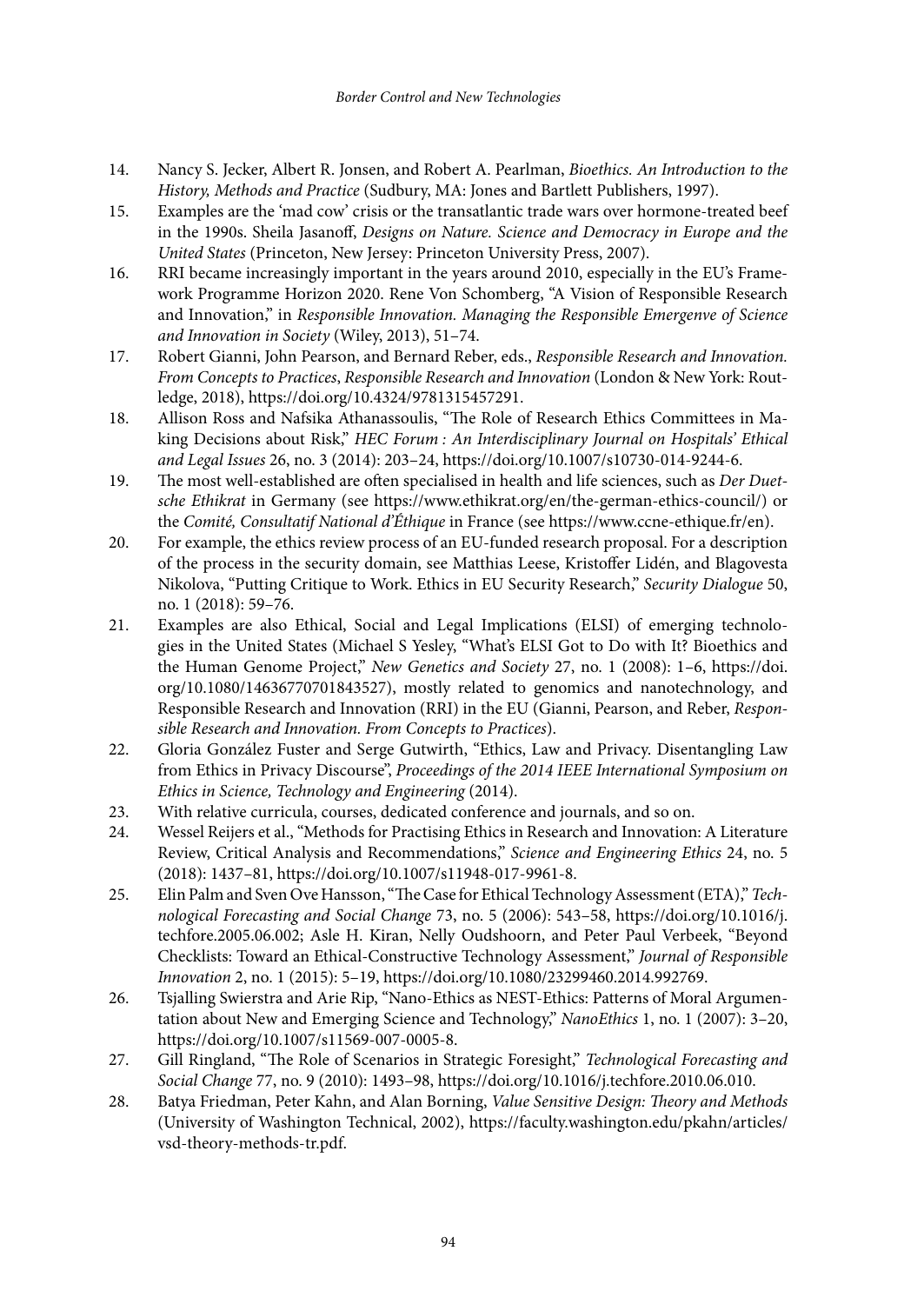- 29. Ibo van de Poel et al., *Ethics, Technology and Engineering: An Introduction* (Wiley Blackwell, 2011). Peter-Paul Verbeek, *What Things Do. Philosophical Reflections on Technology, Agency and Design* (Pennsylvania State University Press, 2005).
- 30. High-Level Expert Group on Artificial Intelligence, "The Assessment List for Trustworthy Artificial Intelligence," 2020.
- 31. These authors do not necessarily call themselves 'ethics experts' or 'ethicists', but their inputs are relevant for the benchmark in this Chapter.
- 32. The EU's 'smart borders' are automated systems to speed up and facilitate the border check procedure of the majority of travellers, and specifically (but not exclusively) to hinder and stop those migrants that pose a threat to the security of the Union through their status of irregular migrants, criminals or terrorists. See: European Commission, "Stronger and Smarter Information Systems for Borders and Security", COM/2016/0205 final.
- 33. These challenges are further expanded in the Section 5.2.
- 34. Katja Franko Aas, "'The Body Does Not Lie': Identity, Risk and Trust in Technoculture," *Crime, Media, Culture* 2, no. 2 (2006): 143–58, <https://doi.org/10.1177/1741659006065401>; Katja Franko Aas, "'Crimmigrant' Bodies and Bona Fide Travelers: Surveillance, Citizenship and Global Governance," *Theoretical Criminology* 15, no. 3 (2011): 331–46, [https://](https://doi.org/10.1177/1362480610396643) [doi.org/10.1177/1362480610396643](https://doi.org/10.1177/1362480610396643); Btihaj Ajana, "Recombinant Identities: Biometrics and Narrative Bioethics," *Journal of Bioethical Inquiry* 7, no. 2 (2010): 237–58, [https://doi.](https://doi.org/10.1007/s11673-010-9228-4) [org/10.1007/s11673-010-9228-4](https://doi.org/10.1007/s11673-010-9228-4); David Lyon, *Surveillance as Social Sorting: Privacy, Risk and Automated Discrimination*, *Surveillance as Social Sorting: Privacy, Risk and Automated Discrimination* (London & New York: Routledge, 2005), [https://doi.org/10.4324/9780203994887.](https://doi.org/10.4324/9780203994887)
- 35. Chris Jones, "Automated Suspicion: The EU's New Travel Surveillance Initiatives," 2020; Chris Jones, Jane Kilpatrick, and Mariana Gkliati, "Deportation Union: Rights, Accountability, and the EU's Push to Increased Forced Removals," 2020.
- 36. Julien Jeandesboz, "Smartening Border Security in the European Union: An Associational Inquiry," *Security Dialogue* 47, no. 4 (2016): 292–309,<https://doi.org/10.1177/0967010616650226>.
- 37. Pinja Lehtonen and Pami Aalto, "Smart and Secure Borders through Automated Border Control Systems in the EU? The Views of Political Stakeholders in the Member States," *European Security* 26, no. 2 (2017): 207–25, [https://doi.org/10.1080/09662839.2016.1276057.](https://doi.org/10.1080/09662839.2016.1276057)
- 38. Matthias Leese, "The New Profiling: Algorithms, Black Boxes, and the Failure of Anti-Discriminatory Safeguards in the European Union," *Security Dialogue* 45, no. 5 (2014): 494–511, [https://doi.org/10.1177/0967010614544204](https://doi.org/10.1177/09670106145442﻿﻿﻿﻿﻿﻿04).
- 39. The way in which these recurring arguments are presented is inspired by NEST ethics as presented in Tsjalling Swierstra, "Introduction to the Ethics of New and Emerging Science and Technology," in *Handbook of Digital Games and Entertainment Technologies*, 2015, [https://](https://doi.org/10.1007/978-981-4560-52-8_33-1) [doi.org/10.1007/978-981-4560-52-8\\_33-1;](https://doi.org/10.1007/978-981-4560-52-8_33-1) Swierstra and Rip, "Nano-Ethics as NEST-Ethics: Patterns of Moral Argumentation about New and Emerging Science and Technology."
- 40. Tom L. Beauchamp, "Common Morality, Human Rights, and Multiculturalism in Japanese and American Bioethics," *Journal of Practical Ethics* 3, no. 2 (2015): 18–35.
- 41. High-Level Expert Group on Artificial Intelligence, "Ethics Guidelines for Trustworthy AI," 2019.
- 42. For example, the ethics principles published by the Biometrics Institute, a multi-stakeholder international community, at: [https://www.biometricsinstitute.org/ethical-principles-for-bio](https://www.biometricsinstitute.org/ethical-principles-for-biometrics/)[metrics/](https://www.biometricsinstitute.org/ethical-principles-for-biometrics/).
- 43. Ajana, "Recombinant Identities: Biometrics and Narrative Bioethics."
- 44. See Chapter 6 in this Volume.
- 45. European Union Agency for Fundamental Rights, "Facial Recognition Technology: Fundamental Rights Considerations in the Context of Law Enforcement," 2019.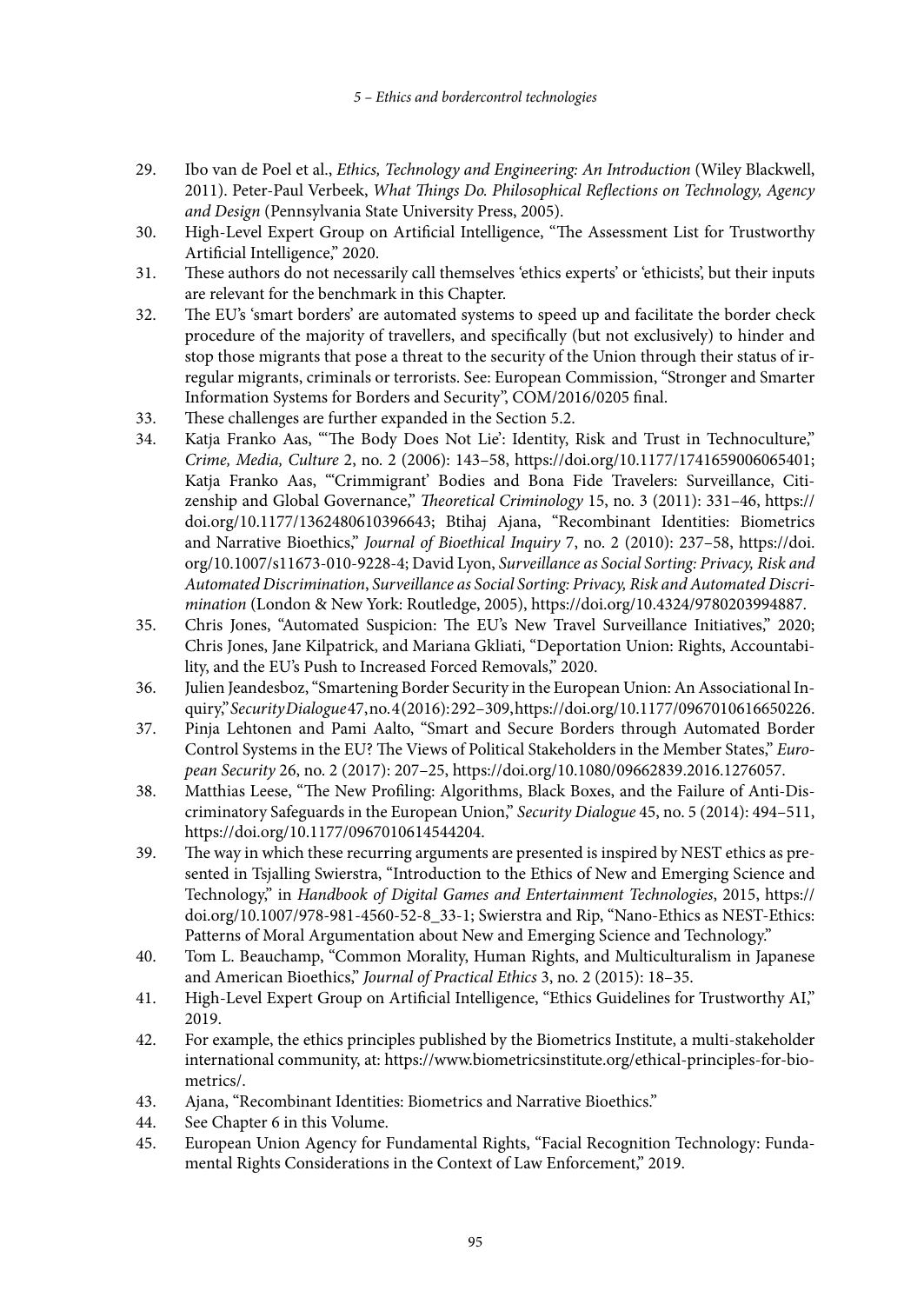- 46. Pete Fussey and Daragh Murray, 'Independet Report on the London Metropolitan Police Service's Trial of Live Facial Recognition Technology' 128, 43, [http://repository.essex.](http://repository.essex.ac.uk/24946/) [ac.uk/24946/.](http://repository.essex.ac.uk/24946/)
- 47. Verbeek, *What Things Do. Philosophical Reflections on Technology, Agency and Design*.
- 48. Benjamin, *Race After Technology: Abolitionist Tools for the New Jim Code*.
- 49. Silkie Carlo, Jennifer Krueckeberg, and Griff Ferris, "Face Off: The Lawless Growth of Facial Recognition in UK Policing," *Big Brother Watch* (2018): 56.
- 50. For a critique of this argument, see Simone Casiraghi, 'Should (Your) Identity Documents Use Biometrics?' (2018), [https://www.eticasconsulting.com/wp-content/uploads/2018/04/](https://www.eticasconsulting.com/wp-content/uploads/2018/04/Origins_-FINAL.pdf) [Origins\\_-FINAL.pdf.](https://www.eticasconsulting.com/wp-content/uploads/2018/04/Origins_-FINAL.pdf)
- 51. Julian Savulescu, Ruud ter Meulen, and Guy Kahane, eds., *Enhancing Human Capacities* (Oxford, UK: Wiley-Blackwell, 2011).
- 52. Hanno Sauer, "Butchering Benevolence Moral Progress beyond the Expanding Circle," *Ethical Theory and Moral Practice*, 2019,<https://doi.org/10.1007/s10677-019-09983-9>.
- 53. Christian Fuchs, "The Political Economy of Privacy on Facebook," *Television and New Media* 13, no. 2 (2012): 139–59, <https://doi.org/10.1177/1527476411415699>.
- 54. Kevin Macnish, "Unblinking Eyes: The Ethics of Automating Surveillance," *Ethics and Information Technology* 14, no. 2 (2012): 151–67, [https://doi.org/10.1007/s10676-012-9291-0.](https://doi.org/10.1007/s10676-012-9291-0)
- 55. Wibren van der Burg, "The Slippery Slope Argument," *Ethics* 102, no. 1 (1991): 42–65.
- 56. Bert-Jaap Koops, "The Concept of Function Creep," *Law, Innovation and Technology*, 1 (2021): 29–56, [https://doi.org/10.1080/17579961.2021.1898299.](https://doi.org/10.1080/17579961.2021.1898299)
- 57. The fact that the expansion of scope was regulated does not hinder the fact that it is still an expansion of scope that was not foreseen in advance.
- 58. See also the principle of purpose limitation in data protection explained in Chapter 4 in this Volume.
- 59. Council Decision of 8 June 2004 establishing the Visa Information System (VIS), OJ L 213, 15.6.2004, p. 5–7.
- 60. Regulation (EC) No 767/2008 of the European Parliament and of the Council of 9 July 2008 concerning the Visa Information System (VIS) and the exchange of data between Member States on short-stay visas (VIS Regulation), OJ L 218, 13.8.2008, p. 60–81.
- 61. Els J. Kindt, *Privacy and Data Protection Issues of Biometric Applications. A Comparative Legal Analysis*, *Privacy and Data Protection Issues of Biometric Applications* (Dodrecht, Heidelberg, London, New York: Springer Netherlands, 2013), [https://doi.org/10.1007/978-94-](https://doi.org/10.1007/978-94-007-7522-0) [007-7522-0](https://doi.org/10.1007/978-94-007-7522-0).
- 62. Scholars usually refer also to virtue ethics (VE). For clarity reasons, VE approaches were not included because they are not widespread 1) in the debates on border control, and 2) in the assessment methods overviewed in Section 5.1.6. For more information on virtue ethics and technology, see Shannon Vallor, *Technology and the Virtues. A Philosophical Guide to a Future Worth Wanting* (New York: Oxford University Press, 2016).
- 63. Immanuel Kant, *Groundwork in the Metaphysics of Morals* (Cambridge: Cambridge University Press, 2012).
- 64. High-Level Expert Group on Artificial Intelligence, "Ethics Guidelines for Trustworthy AI."
- 65. See Chapters 3 and 4, in this Volume.
- 66. High-Level Expert Group on Artificial Intelligence.
- 67. For example, European Border and Coast Guard Agency (Frontex), *Code of Conduct Applicable to All Persons Participating in Frontex Operational Activities* (Luxembourg: Publications Office of the European Union, 2020). Council of Europe, The European Code of Police Ethics (Council of Europe Publishing 2001),<https://polis.osce.org/european-code-police-ethics>.
- 68. John Stuart Mill, *Utilitarianism* (Cambridge, MA: Cambridge University Press, 2014). Original work published in 1861.